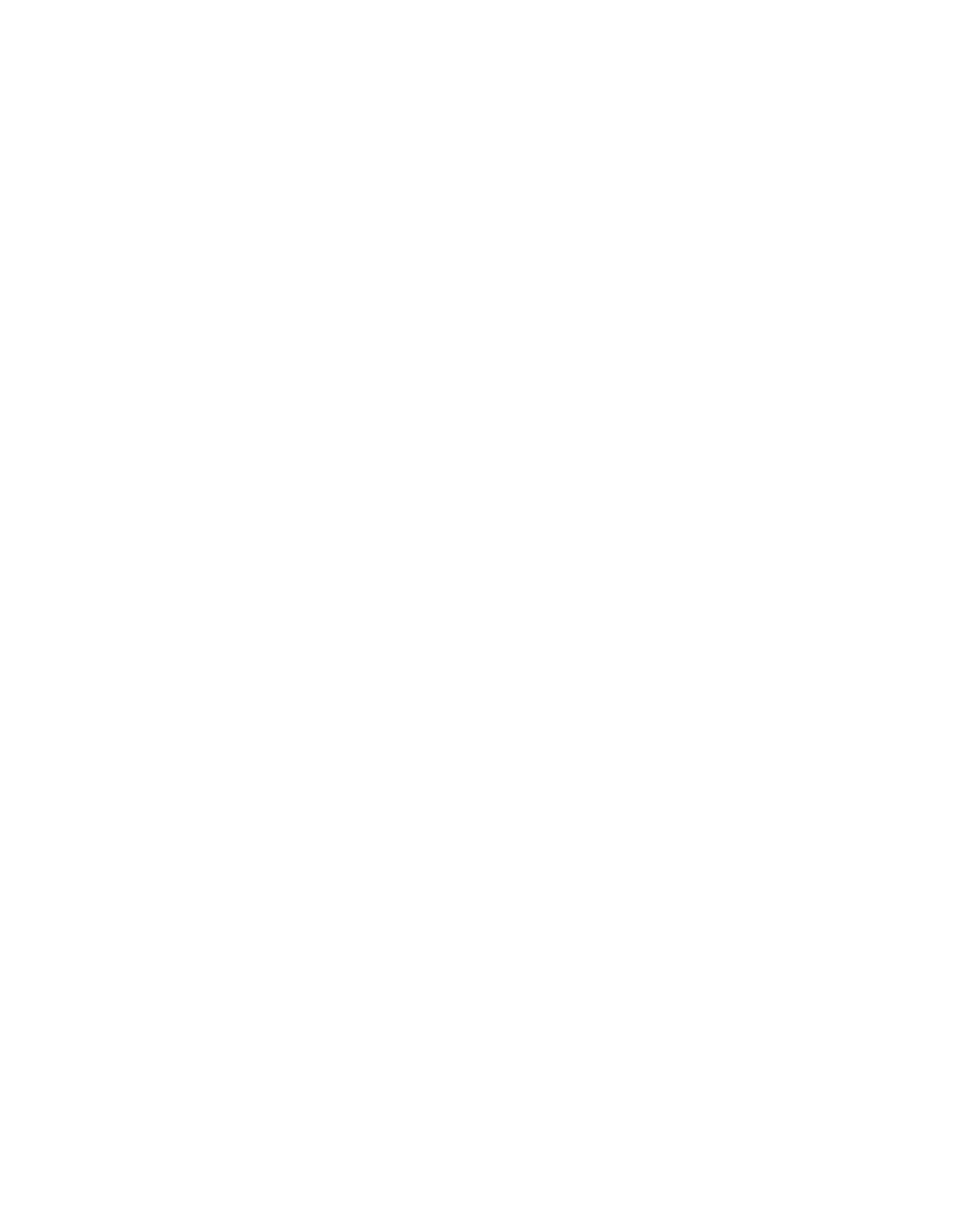# Detecting Multipath Errors in Terrestrial GNSS Applications

Okuary Osechas<sup>∗</sup><sup>1</sup> , Kyeong Jin Kim<sup>2</sup> , Kieran Parsons<sup>2</sup> , and Zafer Sahinoglu<sup>2</sup>

<sup>2</sup>Mitsubishi Electric Research Lab (MERL), Cambridge, MA

# Abstract

This paper describes a method for detecting multipath errors in satellite navigation services for terrestrial vehicles. The proposed method uses multiple satellite receivers and compares their measurements to detect differences in the rate of change of the carrier phase. The proposed method is tested for nominal operation on real data; faulted operation is studied in two experiments: using real data with an injected fault, and using a simulated signal with an occlusion of the line of sight. In all cases this method outperforms the fault detection capability of a previously existing method, reducing the probability of mis-detecting a given fault by a factor of more than  $10^{10}$ .

# Introduction

Global Navigation Satellite Systems (GNSS) navigation services for terrestrial vehicles have traditionally been limited to passenger or freight information services, such as pre-trip information, on-trip information, or delivery times, and operations management such as fleet management, cargo monitoring, and maintenance [1]. Control of terrestrial vehicles has, so far, been outside the scope of satellite navigation services. While there is a demand for safety-of-life (SoL) services in the rail industry [1, 2, 3], the challenges in providing high integrity and high availability remain to be significant [4, 5]. The situation is similar in the automotive sector [6, 7, 8, 9].

Some aviation-grade services such as those provided by Satellite-Based Augmentation Systems (SBAS), are capable of delivering the required accuracy [10], but are not designed to provide the required integrity or availability levels in the threat scenario typical of terrestrial users. This leaves users with a choice between adapting the SBAS integrity concept to suit terrestrial applications, or use a completely different approach. One threat to SBAS integrity on land vehicles derives from multipath-induced measurement biases that can go undetected [11]. Unlike aircraft, which operate in tightly controlled environments, terrestrial vehicles are exposed to a variety of multipath-rich scenarios [11]. The disruption of position estimates due to multipath and non-line of sight (NLOS) errors is a potential integrity hazard and needs to be accounted for.

We assume a pair of receivers that are rigidly linked to each other, for example by being mounted on the same vehicle, and have synchronized clocks. We propose a fault monitoring algorithm that works on individual satellite measurements, such that a reported multipath fault leads to the satellite being excluded from the computation of the position solution without making the entire system unavailable. Techniques of this type are also referred to as "channel-wise" tests.

# Scenario

In cluttered environments, GNSS receivers may find GNSS satellites to be occluded by features of the surrounding enviornment. In such a case, a NLOS signal might be received from the occluded signal, via reflection on some other feature of the environment (see Figure 1 (a).) This NLOS signal can appear as a valid GNSS signal in the receiver, but the information it carries is invalid, as its propagation path is longer than the LOS. The increase in path length is indicated in Figure 1 (b) with  $\Delta r = \Delta r_1 + \Delta r_2$ .

The longer path translates into an increase in the time of flight and, therefore, in misleading measurements. Both, code and carrier-phase measurements are, thus, corrupted by systematic errors often referred to as multipath bias.

<sup>∗</sup>The work of O. Osechas was done while he was a Post-Doctoral Researcher at MERL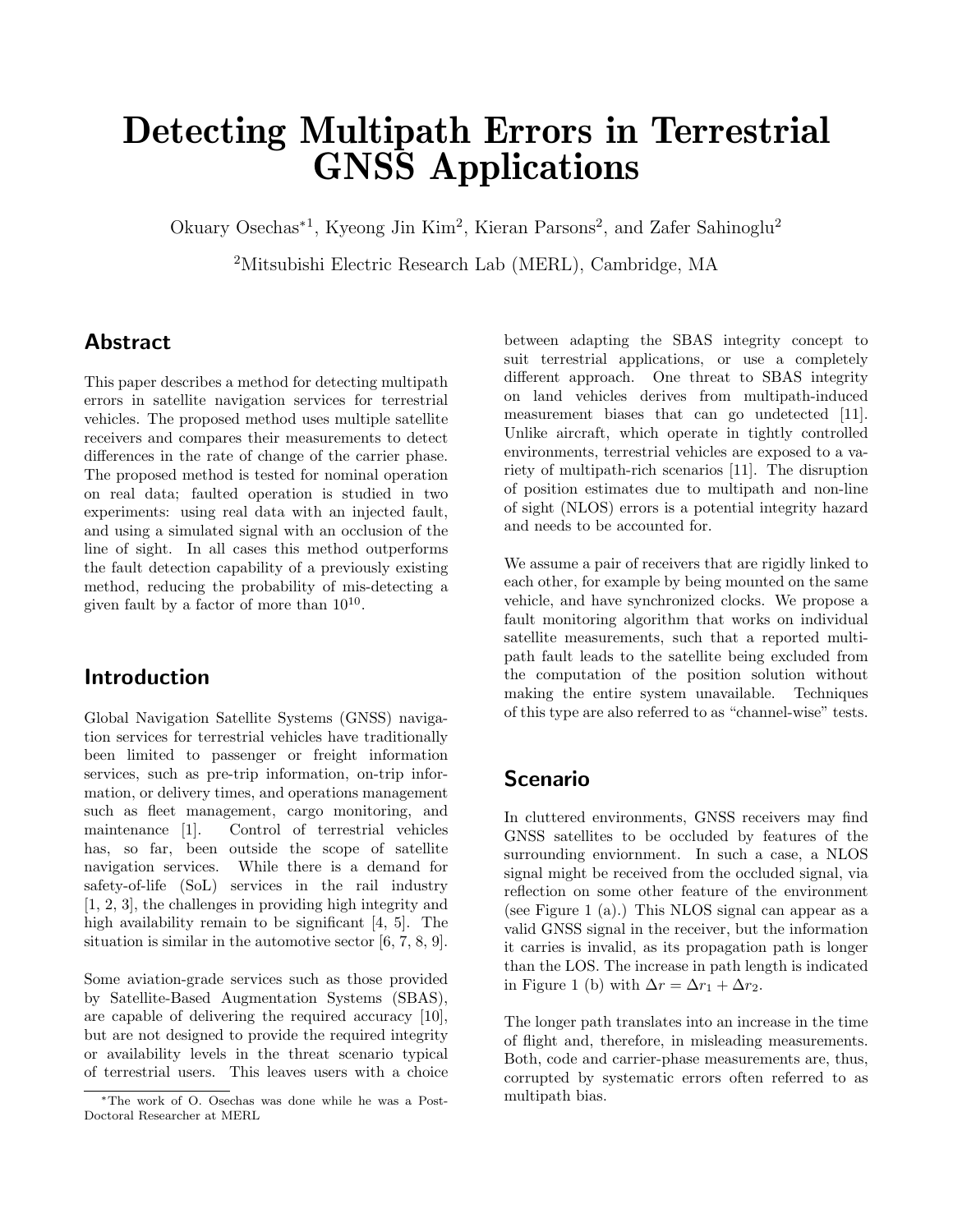

Figure 1: Traveling through urban environments, terrestrial vehicles often find GNSS satellites occluded by buildings. The difference in path length between the LOS distance and the distance traveled by a NLOS signal is indicated in (a), where it is assumed that the distance from receiver to satellite  $(r)$  is much greater than the distance from receiver to reflector  $(\Delta x)$ , such that the ray from satellite to reflector is parallel to the LOS. A close-up view of the same situation is shown in (b), with some basic angles and relationships indicated.

## Prior Solutions: Successive-Time Double Differencing

Basic equations governing GNSS measurements and position estimates are given in [12]. The pseudorange observable for satellite k consists of the true range  $r^{(k)}$ , which is the difference in position between the satellite and the user  $(\mathbf{x}^{(k)} - \mathbf{x}_u)$  projected into the direction of the line of sight  $(\mathbf{1}^{(k)} = \frac{\mathbf{x}^{(k)} - \mathbf{x}_u}{\|\mathbf{x}^{(k)} - \mathbf{x}_u\|}),$  and the difference between the satellite clock bias  $b^{(k)}$  and the user clock bias  $b_u$ . The observable also contains random noise  $\varepsilon_{\rho}^{(k)}$  and disturbances such as the ionospheric delay  $I^{(k)}$ , the tropospheric delay  $T^{(k)}$ , and the multipathinduced error  $M^{(k)}$ :

$$
\rho^{(k)}=r^{(k)}+b_u-b^{(k)}+I^{(k)}+T^{(k)}+M^{(k)}+\varepsilon_\rho^{(k)}.\ \ (1)
$$

In addition to the pseudorange observable, most GNSS receivers are able to detect the carrier signal and measure its phase, which yields a more precise but ambiguous measurement than  $\rho^{(k)}$ 

$$
\varphi^{(k)} = r^{(k)} + b_u - b^{(k)} - I^{(k)} + T^{(k)} + m^{(k)} + \lambda N^{(k)} + \varepsilon_{\phi}^{(k)},
$$
\n(2)

where  $N^{(k)}$  is the integer ambiguity, and  $\lambda$  is the wavelength of the carrier signal.

The challenge of detecting multipath errors on GNSS measurements has been tackled by a number of different research groups. One successful approach is based on Successive-Time Double Differences (STDD) [13]. Here code  $(\rho)$  and carrier-phase  $(\phi)$  measurements

are combined at time steps  $t_0$  and  $t_1$ , to make the multipath bias  $M^{(k)}$  observable:

$$
STDD = \left(\rho_{t1}^{(k)} - \varphi_{t1}^{(k)}\right) - \left(\rho_{t0}^{(k)} - \varphi_{t0}^{(k)}\right) =
$$
\n
$$
= \left(M_{t1}^{(k)} - M_{t0}^{(k)}\right) - \left(m_{t1}^{(k)} - m_{t0}^{(k)}\right) +
$$
\n
$$
+ 2\left(I_{t1}^{(k)} - I_{t0}^{(k)}\right) - \lambda\left(N_{t1}^{(k)} - N_{t0}^{(k)}\right) + \nu_{t1,t0}^{(k)}.
$$
\n(3)

In equation (3) the noise term  $\nu_{t1,t0}^{(k)} =$  $(\varepsilon^{(k)}_{\rho,t1} - \varepsilon^{(k)}_{\rho,t0}) - (\varepsilon^{(k)}_{\phi,t1} - \varepsilon^{(k)}_{\phi,t}$  $\phi_{t0}^{(\kappa)}$  collects the random noise on the observables in one term.

The authors assume that changes in the ionosphere are much slower than changes in  $M^{(k)}$ , that  $m^{(k)} \leq 2\pi$ , and that there are no undetected cycle slips  $(N_{t1}^{(k)} =$  $N_{t0}^{(k)}$ ). Under these assumptions, and combining the noise terms into  $\nu_{t1}^{(k)} = \varepsilon_{\rho,t1} - \varepsilon_{\rho,t0} + \varepsilon_{\phi,t1} - \varepsilon_{\phi,t0}$ , equation (3) becomes:

$$
\left(\rho_{t1}^{(k)} - \phi_{t1}^{(k)}\right) - \left(\rho_{t0}^{(k)} - \phi_{t0}^{(k)}\right) + \nu_{t1}^{(k)} =
$$
\n
$$
= \left(M_{t1}^{(k)} - M_{t0}^{(k)}\right) + \nu_{t1,t0}^{(k)}.
$$
\n(4)

Although the resulting channel-wise monitor is sensitive to multipath errors, it has two shortcomings. For one, STDD is computed from code-based pseudorange measurements (which are noisier than carrier-phase measurements), and for another, its reliance on successive measurements introduces correlation into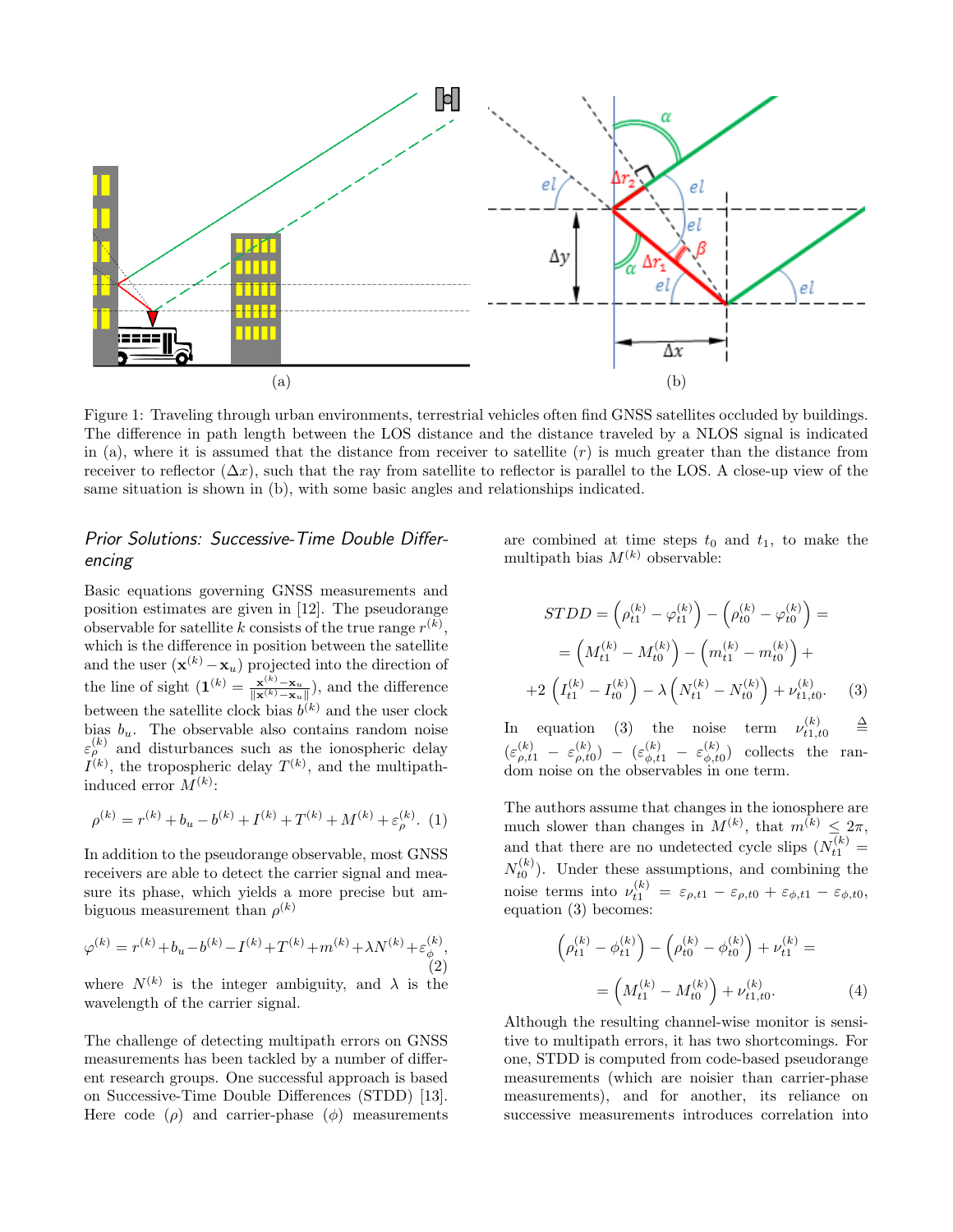the random component. The monitor proposed in our work addresses these shortcomings by using carrier-based measurements only, and by using a snapshot method that reduces the time correlation between measurements.

### Our Solution: Spatial Difference in Phase Rate

We define the monitoring statistic  $mp^{(k)}$  as the difference in the rate of change of the carrier phase  $(\dot{\varphi})$  at two distinct locations  $(A, B)$  on one vehicle:

$$
mp^{(k)} = \dot{\varphi}_A^{(k)} - \dot{\varphi}_B^{(k)}.
$$
 (5)

This quantity will react to the presence of multipathinduced biases on the ranging measurements to satellite k. As indicated before,  $mp^{(k)}$  is designed to require only carrier-phase measurements  $(\varphi^{(k)})$ . The measurement model for  $\varphi^{(k)}$  can be adapted from [12] as:

$$
\varphi^{(k)} = \left(\mathbf{x}^{(k)} - \mathbf{x}\right) \cdot \mathbf{1}^{(k)} + b_u - b^{(k)} + m^{(k)} + \varepsilon_{\phi}^{(k)}.
$$
 (6)

Taking the first derivative, the expression for the Doppler frequency on satellite  $k$  becomes:

$$
\dot{\varphi}^{(k)} = (\mathbf{v}^{(k)} - \mathbf{v}) \cdot \mathbf{1}^{(k)} + \dot{b}_u - \dot{b}^{(k)} + \dot{m}^{(k)} + \varepsilon_{\dot{\phi}}^{(k)}.
$$
 (7)

Now for two identical receivers that are rigidly linked and have synchronized clocks, the difference in  $\dot{\phi}$  will be:

$$
mp^{(k)} = (\mathbf{v}^{(k)} - \mathbf{v}_A) \cdot \mathbf{1}_A^{(k)} - (\mathbf{v}^{(k)} - \mathbf{v}_B) \cdot \mathbf{1}_B^{(k)} + + \dot{b}_A - \dot{b}_B - (\dot{b}^{(k)} - \dot{b}^{(k)}) + \dot{m}_A^{(k)} - \dot{m}_B^{(k)} + \varepsilon_{\varphi, A}^{(k)} - \varepsilon_{\varphi, B}^{(k)}.
$$
 (8)

Here we make the following assumptions about the system requirements:

- Two rigidly linked, kinematically constrained receivers, such their velocities are equal:  $\mathbf{v}_A \approx \mathbf{v}_B$ , assuming that due to the kinematic constraints the rotation rate is small enough to be neglected.
- The two receiver clocks are synchronized, then  $b_A \approx b_B$ .
- Differences in ionospheric and tropospheric delay rates between the two receivers are negligibly small:  $I_A \approx I_B$ ,  $T_A \approx T_B$ .
- The two receivers are identical, such that Doppler measurement noise is zero-mean Gaussian, which yields  $\varepsilon_{\dot{\varphi}} \sim \mathcal{N}(0, \sigma_{\dot{\varphi}})$  and therefore  $\varepsilon_{SDPR}^{(k)}$  =  $\varepsilon^{(k)}_{\dot{\varphi},A} - \varepsilon^{(k)}_{\dot{\varphi},B} \sim \mathcal{N}(0,$ ′ φ<br>′  $2\sigma_{\dot{\varphi}}).$

Under these considerations, equation (8) can be simplified to:

$$
\dot{\varphi}_A^{(k)} - \dot{\varphi}_B^{(k)} = \dot{m}_A^{(k)} - \dot{m}_B^{(k)} + \varepsilon_{SDPR}^{(k)}.
$$
 (9)

## Fault Model

The multipath scenario, described above, affects the GNSS observables in different ways. This effect can be modeled by deriving the trigonometric relationship of the increase in path length as a function of the horizontal distance between antenna and reflector  $(\Delta x)$  and the elevation angle of the satellite  $\left( el \right)$ . The model can be derived from geometric considerations on Figure 1:

$$
\Delta r = f\left(\Delta x, el\right). \tag{10}
$$

As defined in Figure 1 (b), it is immediately apparent that  $\Delta r_1 = \frac{\Delta x}{\cos(\epsilon l)}$  and  $\Delta r_2 = \Delta r_1 \cos(2 \epsilon l)$ , which leads to:

$$
\Delta r = 2 \, \Delta x \, \cos(\text{el}).\tag{11}
$$

Now, the range rate difference in this changing geometry becomes:

$$
\frac{d}{dt}(\Delta r) = 2 \frac{d}{dt}(\Delta x) \cos(el) - 2 \Delta x \sin(el) \frac{d}{dt}(el). (12)
$$

From equation (12) it follows that  $\frac{d}{dt}(\Delta r)$  can have any instantaneous value, regardless of the value of  $\Delta r$ .

## Fault Profile: tanh Blendover

In a cluttered terrestrial environment, one conceivable fault scenario could be to have a strong LOS signal, at the same time as a weak NLOS reflection; then as the vehicle moves through the environment, the LOS signal might be occluded in a smooth transition to zero. This would leave the receiver with only the NLOS signal, which is likely to have a different phase than the LOS signal.

The phase of the received signal would then transition from an initial phase, resulting from the sum of LOS and NLOS signals, to the phase of the NLOS signal on its own.

One possibility for modeling the smooth transition of the LOS from full amplitude to zero is to use a tanhlike behavior:

$$
S_{\text{LOS}} = \frac{1}{2} \left( 1 - \tanh(\frac{t - t_0}{\Delta t}) \right) e^{j\omega t}, \quad (13)
$$

where  $S_{\text{LOS}}$  is the power of the LOS signal,  $t_0$  is the fault onset, and  $\omega$  is the carrier frequency of the received LOS signal.

In accordance with equation (13), the code-based measurements  $(\rho^{(k)})$  are assumed to be affected with a smooth transition around  $t_0$ , as the receiver goes from tracking the LOS signal to tracking the NLOS.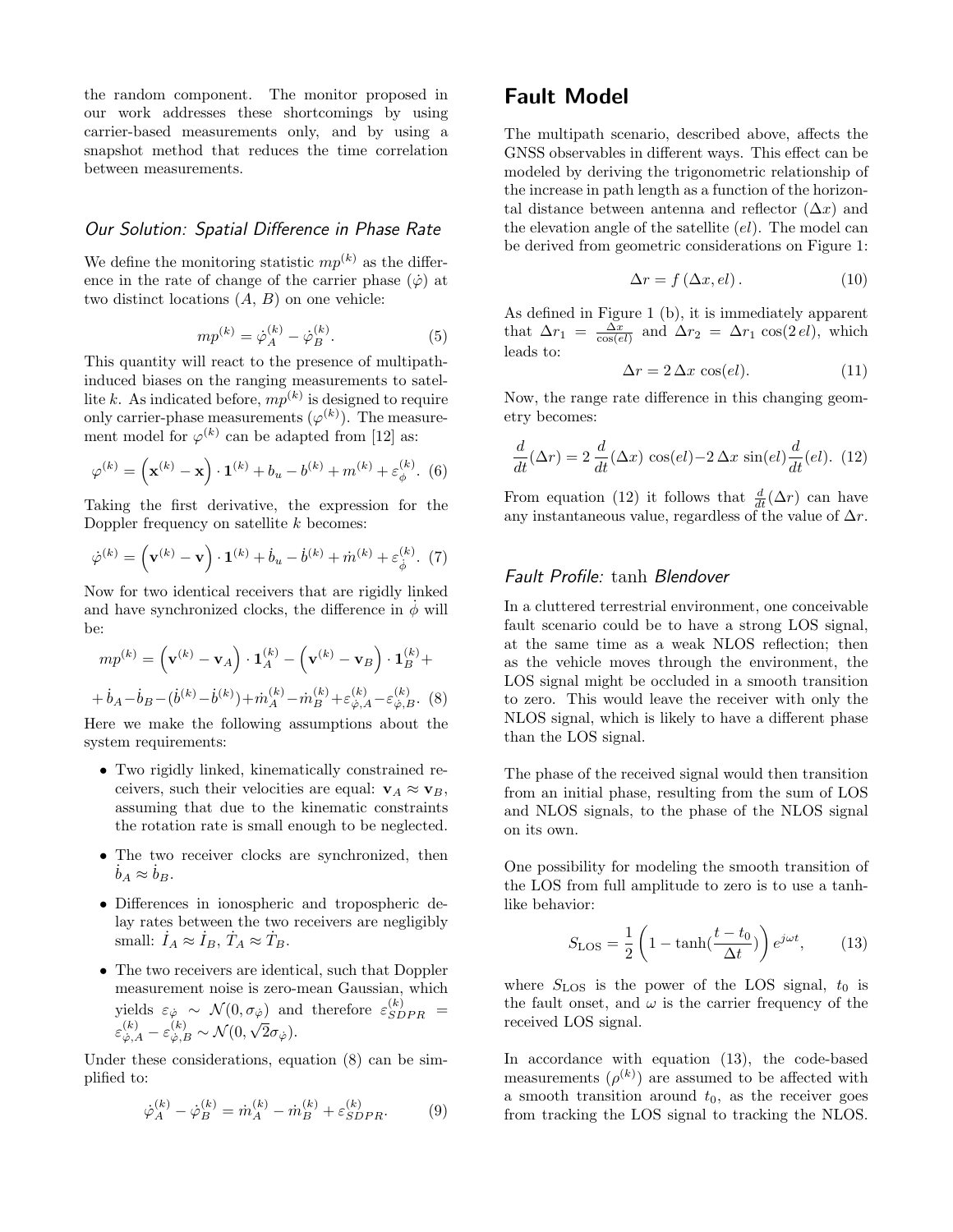

Figure 2: Time-domain plot of the two received signals at the receivers during a multipath fault. The red curve represents the faulted receiver, where the LOS component fades out and a NLOS component remains. The blue curve shows the unaffected receiver with a constant signal amplitude and phase.

For this implementation, no particular geometry is assumed explicitly, but the behavior does conform to equation (10), where the LOS signal fades out and a background NLOS component remains; the corresponding time-domain signals are shown in Figure 2. In such a scenario the carrier phase has a steady jump, while the carrier phase rate (or the Doppler frequency) experiences a spike.

In this case, the received signal would be the sum of the LOS signal  $S_{\text{LOS}}$  and the NLOS signal  $E(t)$  =  $Ae^{j(\omega+\Delta\omega)(t+\tau)}$ , leading to a received signal of:

$$
\frac{1}{2}\left(1-\tanh\left(\frac{t-t_0}{\Delta t}\right)\right)e^{j\omega t} + Ae^{j(\omega+\Delta\omega)(t+\tau)} =
$$

$$
= S(t) + E(t)e^{j\varphi(t)} = \tilde{A}e^{j\omega(t)t + \theta_{in}(t)}, \qquad (14)
$$

where  $\tilde{A}$  is the amplitude of the received signal and  $\theta_{in}$  is the phase of the received signal. Under this definition, the phase becomes:

$$
\theta_{in} = \tan^{-1}\left(\frac{E(t)\sin(\phi(t))}{S(t) + E(t)\cos(\phi(t))}\right). \tag{15}
$$

To better illustrate the difference, Figure 3 shows the expected behavior of the carrier phase and carrier phase rate readings at each receiver, as they enter a multipath fault. Here it is assumed that they are moving on a train car and that receiver A enters the faulted zone before receiver B does.

In this light, the response of the monitoring to the situation depicted in Figure 2 leads to the monitor response shown in Figure 4.

One important observation from these plots is the fundamental difference between the phase responses and the phase rate responses. While the phase jumps,



Figure 3: A summary of the expected behavior of two receivers entering a multipath environment shortly after one another. The left column shows the behavior of the carrier phase for each receiver and their difference, while the right column shows the phase rate at the same locations. The top row shows the expected behavior for receiver A, the middle row for receiver B, and the bottom row shows the difference of the two signals.

and the corresponding difference, will be bounded some maximum value, regardless of the transition time, the phase rate and phase rate difference will show an increasingly stronger spike as the transition time is reduced. This observation prompted a study of the detectability of faults with this profile, as a function of the transition time.



Figure 4: The injected fault for the scenario described by equation (13); the carrier-phase rate of change behaves in accordance with equation (15).

## Prototype Implementation

To study the performance of the multipath monitor we used data made available by the CORS network [14].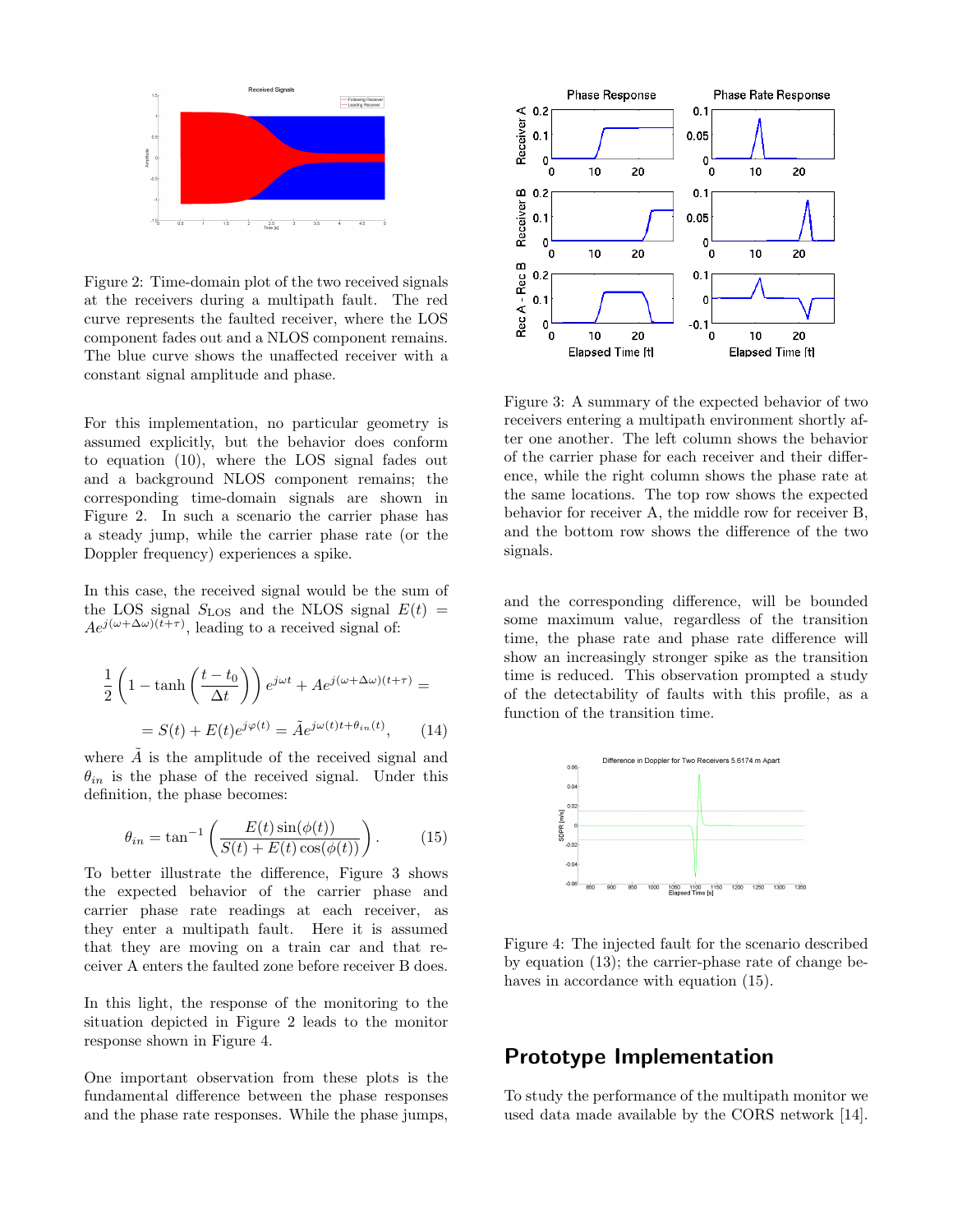Specifically, we downloaded data from the receiver stations at sites ZOA1 and ZOA2, located in Oakland, California. These two sites are 5.6 m apart from each other, providing a short enough baseline for the SDPR monitor to work. Note that on a real vehicle, the two receivers would likely be further apart than 5.6 m, but the problem becomes more challenging with shorter baselines. Having a shorter baseline means that the time during which a multipath fault causes a difference in  $\dot{\varphi}$  between the two receivers is shorter, so this test setup is actually conservative considering that typical busses, trucks, or train cars are longer than 6 m. The data provided are sampled at 1 Hz over a period of two hours; measurements of code and carrier are available at the L1 frequency; the receiver clocks are Cesium standards [15] and are well behaved enough that the method worked without having to synchronize the clock rates.

Due to the nature of the data, the Doppler frequency was approximated by taking the numerical derivative of adjacent carrier-phase samples. Note that this contradicts the assumptions of of the fault model and introduces a small degree of correlation into the data. This degree of correlation, however, has turned out to be negligible compared to effects that appear in the STDD monitor upon the inclusion of code-based measurements. The results of the experiment are shown in Figure  $5(a)$ .

In order to show the benefits of the SDPR monitor over STDD, we injected the same fault shown in Figure 4 into the  $\rho^{(k)}$  and  $\phi^{(k)}$  measurements that make up STDD. The resulting monitor behavior, shown in Figure 6(b), does not indicate the presence of the injected multipath fault. This can be seen from the fact that the behavior of the monitor is unchanged during the time in which the fault manifests itself in the measurements (between 500 s and 2000 s).

#### Injected Fault

Applying the previously described fault model to the CORS measurement data requires injecting disturbances into the code and carrier-phase measurements. By injecting disturbances of known magnitude, we are able to quantify the response of SDPR, and therefore predict its behavior in different mulipath scenarios.

The fault profile was chosen in accordance with the scenario described by equation (13), under the assumption that a fault would first affect one receiver, then the other. The multipath fault was injected into both, the code-based pseudorange measurements, and the carrier-phase measurements; this provides a way of comparing the response of the STDD monitor with SDPR.

Figure 3 shows how the fault would manifest itself, if no other disturbances were present, in particular no measurement noise.

## Monitor Response

The responses of SDPR and STDD to the injected fault profile behave as expected: the SDPR response behaves as predicted by equation (15), while STDD behaves as equation (13). The responses are shown in Figure 4, where it is apparent that SDPR provides better detectability than does STDD.

The difference in detectability stems from the fact that the response in SDPR is due to a spatial difference in the frequency of the received signal, while STDD reacts to changes in pseudorange measurements over time. Note that the way carrier-phase measurements are used in STDD assumes that they are inherently less sensitive to multipath than code measurements.

In addition to the lower noise floor on the carrierbased measurements, there is a fundamental difference in the fault response: the multipath fault maps into the range measurement as a difference in path length, and so detection methods based on pseudorange observables  $(\rho^{(k)})$  will change by only that amount. In contrast, monitoring the rate of change of the carrier phase  $(\dot{\phi}^{(k)})$  is equivalent to observing the time derivative of the range error; thus, a fast-changing multipath disturbance causes a stronger monitor response.

To better understand the detectability of fast multipath faults with SDPR under the fault model of equations  $(13)$  -  $(15)$ , we have tested a range of different operating conditions by sweeping through the relevant parameters: the amplitude of the NLOS signal E and the transition time  $\Delta t$ . The amplitude of  $E$  is important as it directly influences the phase difference between the LOS and NLOS signals, while  $\Delta t$  drives the response of  $\dot{\theta}$ : a fast transition has a higher rate of change than a slow transition, and is therefore more observable using SDPR.

Fault detectability can be assessed using the probability of detection of a given fault. For that purpose we define a detection threshold, set for a constant rate of false alerts (for our case:  $10^{-5}$  false alerts per hour). For a fault of known magnitude, the probability of detection is the cumulative probability above the detection threshold of the faulted distribution. For this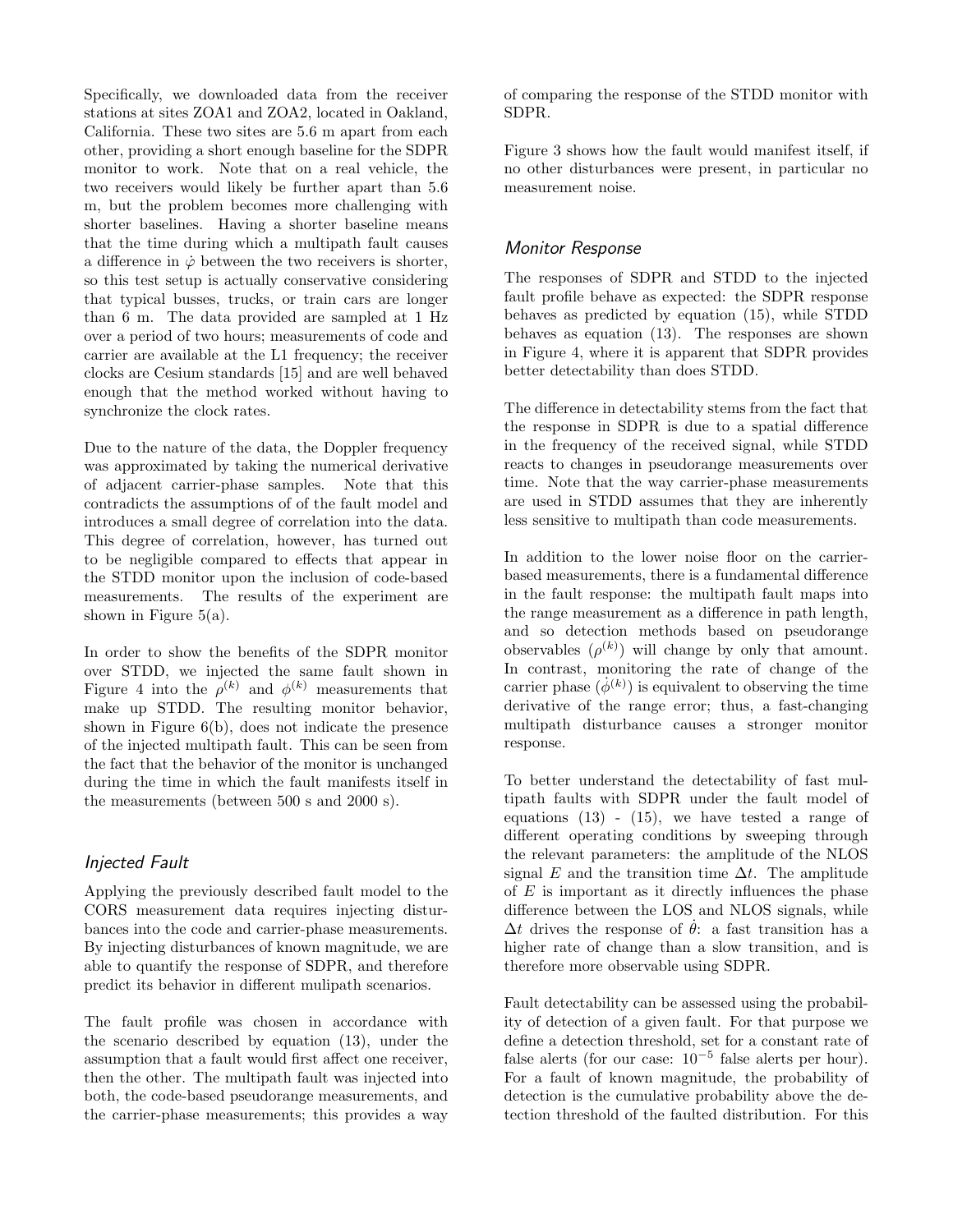

Figure 5: (a) The SDPR monitor under no-fault circumstances. The detection thresholds, computed for a Gaussian model at 10<sup>−</sup><sup>5</sup> false alerts per hour, are indicated by black dashed lines. (b) The STDD monitor under no-fault circumstances.



Figure 6: (a) Response of the SDPR monitor during the fault shown in Figure 4. The limits on the horizontal axis were selected for best readability, parts of the monitor response are not shown. The monitor is able to detect a multipath fault of 13 cm and a maximum multipath rate of 3.6 cm/s with an estimated probability of  $1 - 1.14 \, 10^{-8}$ . (b) The faulted behavior of the STDD monitor applied to the data in question does not show a significant peak at fault time. The STDD monitor is not able to reliably detect the fault of Figure 4.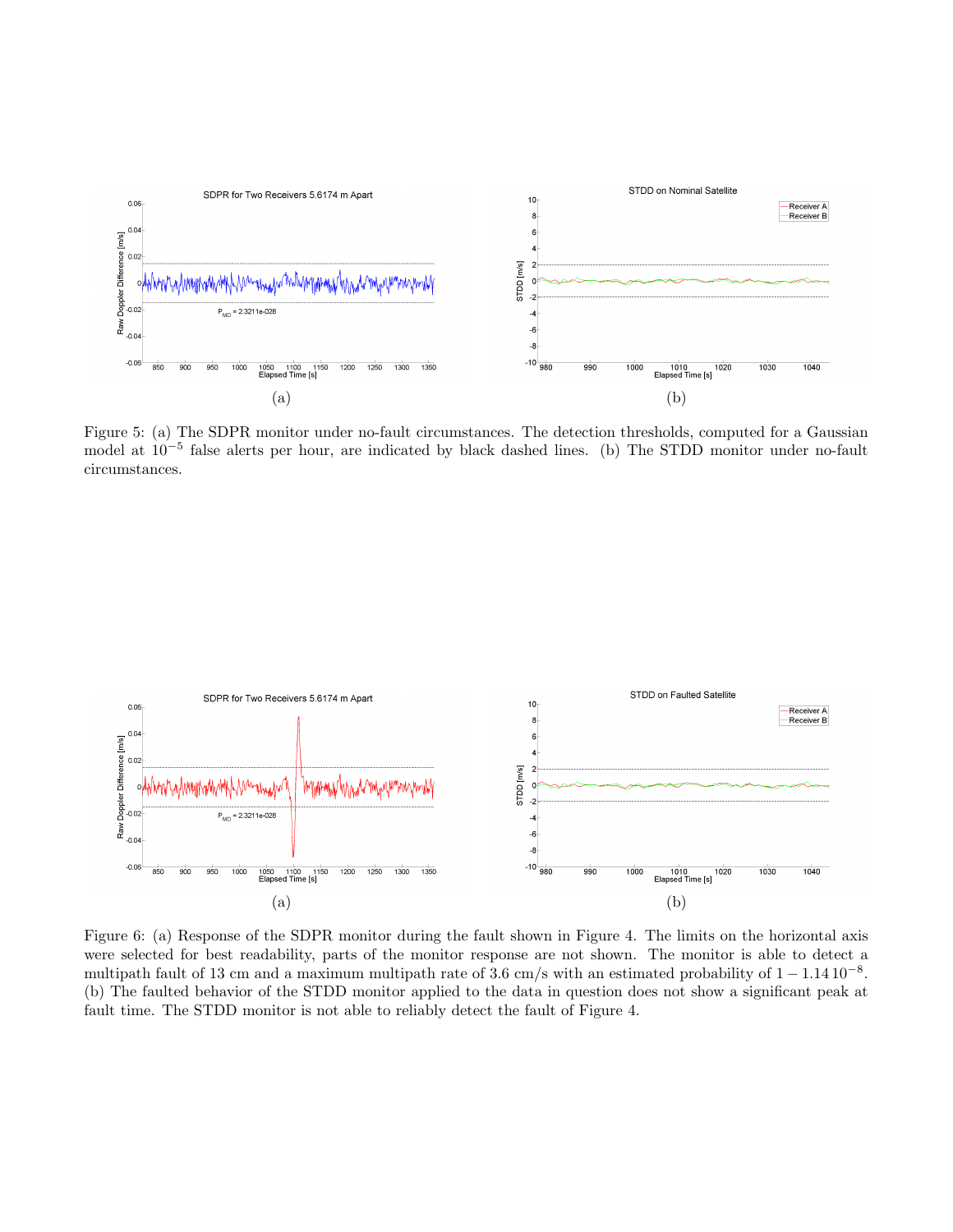

Figure 7: Probability of Mis-Detection  $(P_{MD})$  vs. transition time. Varying the time it takes for the incoming signal to transition from LOS to NLOS, in accordance with equation (13), affects the detectability of multipath faults with SDPR. For transition times shorter than  $100 s$  the multipath fault of equation  $(13)$ is detectable in 99.999% of cases, which shos that fast faults are more reliably detected than slower ones.

case the distribution is a Gaussian function, where the mean value corresponds to the multipath rate and the standard deviation is that of the background noise on the monitoring statistic mp. For a more detailed description of how to compute the probability of mis-detection under more general circumstances please refer to [16] or [17].

## Simulation

Given the difficulties involved in collecting accurate data on GNSS multipath measurements from fast-moving receivers, such as those in terrestrial transportation, we have resorted to simulated measurements to better characterize the behavior of SDPR under faulted conditions.

The data set used in studying the fault-detection capability of SDPR were generated from a commercial GNSS simulator [18] and processed using a software receiver [19]. This allowed some degree of control in designing the simulated setup, but full access to a typical GNSS processing chain.

#### Simulated Scenario

The data were generated by simulating a stationary receiver at a pre-defined location. At the begining of the simulation the receiver has eight satellites in view (all-in-view geometry). At time  $t_1$  a set of buildings appears suddenly, blocking the lines of sight to five satellites, but providing a reflection for one satellite, as depicted in Figure 8. This reflection is such that the satellite continues to be tracked by the receiver, leading to a NLOS fault situation similar to that of equation (15).



Figure 8: The simulated multipath fault blocks the LOS from receiver to PRN 22.

#### Nominal Behavior

In the case where no multipath faults were present in the generation of simulated measurements, both multipath monitors behave as expected: no significant bias and a standard deviation that does not seem to vary significantly over time. Figure 9 shows that both SDPR and STDD are, in this sense, well-behaved monitors.

The sensitivity of any fault monitors depends on the nominal behavior of the data, shown in Figure 9. Specifically, a monitor with a small standard deviation and a small mean value will provide better detection performance. For these data, the values are:

| μ                               |                                                                       |
|---------------------------------|-----------------------------------------------------------------------|
|                                 | STDD: $\langle 10^{-13} \; m/s \; 32.8 \times 10^{-3} \; m/s \rangle$ |
| SDPR: $12 \times 10^{-3}$ $m/s$ | $8.60 \; m/s$                                                         |

Table 1: Nominal Behavior of STDD and SDPR

#### Faulted Behavior

A reading of the faulted behavior shown in the graphs of Figure 9 shows that SDPR provides better fault detectability than STDD, for the given fault profile. This can be attributed to the higher ratio of the peak monitor excursion to nominal noise observed in SDPR. Table 2 summarizes the response of both STDD and SDPR to the same simulated multipath fault.

The results displayed in Figure 9 and summarized in Table 2 support the hypothesis that SDPR provides better detection performance for multipath faults than STDD does.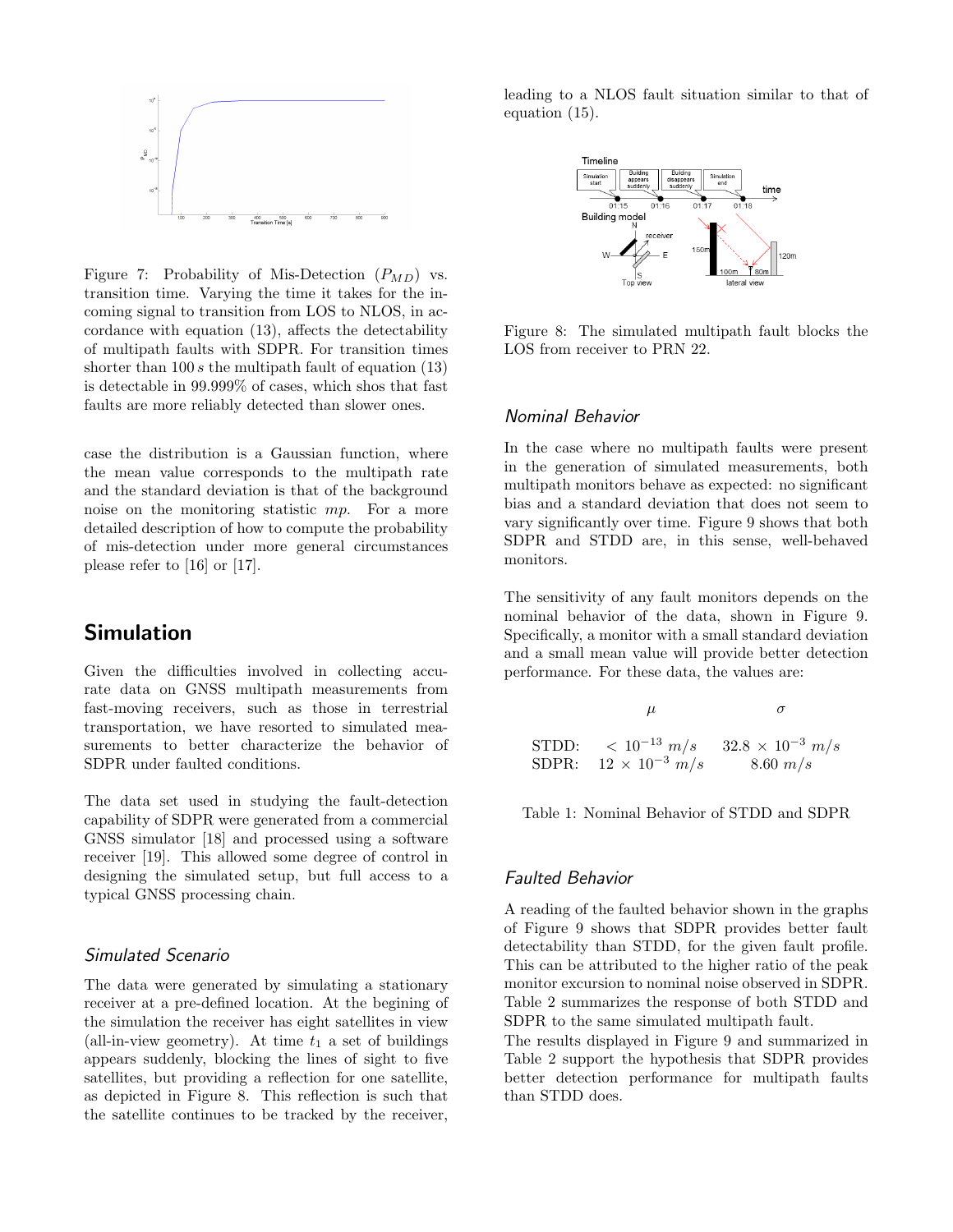

Figure 9: Comparison of response under nominal circumstances (blue curves) and multipath fault (red curves) for STDD (a) and SDPR (b). Both figures indicate a detection threshold, computed for a probability of false alert of  $10^{-5}$  per hour.

$$
\frac{\text{mx}}{\sigma_m} \qquad P_{MD}
$$
  
STDD: 9.18 2.3 × 10<sup>-2</sup>  
SDPR: 37.03 < 10<sup>-20</sup>



# **Discussion**

Using spatially separated, rigidly connected GNSS receivers and monitoring differences in the rates of change in the carrier-phase observables has proven to be beneficial in monitoring GNSS signals for multipath-induced disruptions. This method is shown to have superior detection performance over a previously existing method (STDD [13]), partly due to its independence from code-based pseudorange measurements.

In addition to providing a lower level of background noise, SDPR can also respond faster than STDD. A method that responds more quickly to multipathinduced errors is particularly useful for fast-moving urban and sub-urban applications. While STDD requires the computation of pseudorange observables, SDPR does not. For a given PRN, SDPR can be computed directly from the difference in frequency of the two received signals. This allows SDPR to be computed as often as every microsecond, or even more often, rather than every millisecond. Providing this kind of observable, however, may require modifications to the processing chain in the GNSS receiver, as carrier wave and PRN code would need to be tracked separately.

The profile of the multipath disturbance and its behavior over time depend heavily on the physical location at which multipath occurs. For a method that relies on the time derivative of a quantity, as SDPR does, it is particularly important to have a model for how that quantity evolves over time, such as  $\theta_{in}$  in equation (15). The behavior over time is influenced by the trajectory of the moving vehicle, the outline of the obstacles occluding the LOS, the shape and orientation of reflecting surfaces providing NLOS propagation, and the satellite geometry among other factors. The choice of a tanh-like profile for the amplitude of the LOS signal and the constant amplitude of the NLOS signal represents a simplification of a complex situation, but provides enough flexibility to allow an assessment of the most significant influences on the fault detection mechanism.

Another consequence of monitoring the time derivative of the carrier phase is that SDPR is more sensitive on fast-moving vehicles than on slow-moving vehicles. In a faster vehicle, the transition time,  $\Delta t$  in equation (13), is shorter than in a slower vehicle traveling through the same environment. The results of Figure 7 show that faults are more likely to be detected by SDPR as the transition time decreases, making this a very effective method for vehicles traveling at high speeds.

## Summary

Providing reliable monitoring for multipath faults in terrestrial environments may enable safety-of-life services to be deployed to terrestrial applications of satellite navigation. This paper introduces a method for detecting changes in the multipath environment as typically experienced by a terrestrial user of satellite navigation services. The method is based on observing the spatial difference of the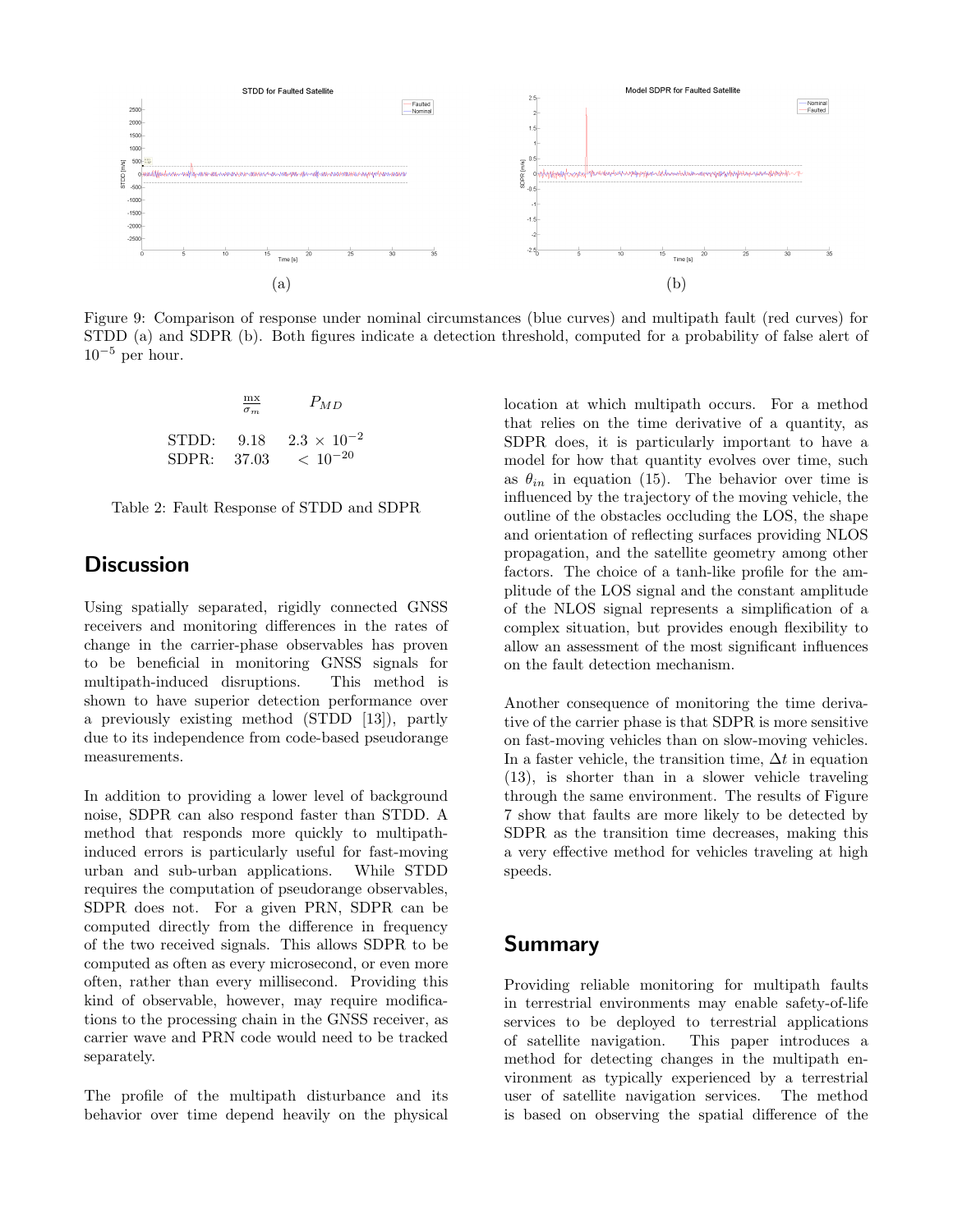rate of change in the signal received from each satellite.

A prototype implementation of the method was tested for nominal operation with real data, gathered from the CORS service; the fault response of the same prototype is tested using a synthetic fault model. The results show that the new method is more sensitive to changes in the multipath environment than prior art.

A more refined version of the method was then tested for detection performance using data from a signal emulator, where the multipath fault is generated by simulating an occlusion of the line of sight and non-line-of-sight reception of the signal. Under these circumstances the proposed approach has been shown to outperform the existing method.

## References

- [1] J-M. Wiss, G. Barbu, Frosig, M. Schröder, C. Edwards, K. Walter, A. Filip, A. Sage, and S. Forsyth, "Requirements of Rail Applications," Technical report, GNSS Rail User Forum, 2000.
- [2] Juliette Marais and Julie Beugin, "Evaluation Method of GNSS-based Positioning Functions for Safety Applications in Operational Conditions ," Procedia - Social and Behavioral Sciences, vol. 48, no. 0, pp. 806 – 815, 2012, Transport Research Arena 2012.
- [3] Federal Railroad Administration, "Positive Train Control Systems; Final Rule," Federal Register, January 2010.
- [4] L. Marradi, A. Galimberti, L. Foglia, A. Zin, C. Pecchioni, M. Doronzo, E.J. Gonzalez Garcia-Consuegra, and M. Lekchiri, "GNSS for Enhanced Odometry: The GRAIL-2 results," in Satellite Navigation Technologies and European Workshop on GNSS Signals and Signal Processing, (NAVITEC), 2012 6th ESA Workshop on, Dec 2012, pp. 1–7.
- [5] Boubeker Belabbas and Anja Grosch, "Novel Integrity Monitoring for Train Navigation using a GNSS-IMU Bayesian Position Estimator and a Curvature Change Detector," in ION GNSS+, 2013.
- [6] H. Beckmann, V. Kropp, and B. Eissfeller, "New Integrity Concept for Intelligent Transportation Systems (ITS) for Safety of Live (SoL) applications," in Position, Location and Navigation Symposium-PLANS. IEEE, 2014, pp. 982–988.
- [7] R. Toledo, M.A. Zamora, B. Ubeda, and A.F. Gomez-Skarmeta, "An Integrity Navigation System Based on GNSS/INS for Remote Services Implementation In Terrestrial Vehicles," in Intelligent Transportation Systems, 2004. Proceedings. The 7th International IEEE Conference on, Oct 2004, pp. 477–480.
- [8] R. Garcia, T. de Pedro, J.E. Naranjo, J. Reviejo, and C. Gonzalez, "Frontal and Lateral Control for Unmanned Vehicles In Urban Tracks," in Intelligent Vehicle Symposium, 2002. IEEE, June 2002, vol. 2, pp. 583–588 vol.2.
- [9] David M Bevly and Stewart Cobb, GNSS for Vehicle Control, Artech House, 2010.
- [10] RTCA Inc., "Minimum Operational Performance Standards for Global Positioning System/Wide Area Augmentation System Airborne Equipment," 2012.
- [11] Andreas Lehner and Alexander Steingass, "A Novel Channel Model for Land Mobile Satellite Navigation," in *Proceedings ION ITM*, 2005.
- [12] Pratap Misra and Per Enge, Global Positioning System: Signals, Measurements and Performance Second Edition, Massachusetts: Ganga-Jamuna Press, 2006.
- [13] Hyung Keun Lee, Jang Gyu Lee, and Gyu-In Jee, "GPS Multipath Detection Based on Sequence of Successive-Time Double-Differences," IEEE Signal Processing Letters, vol. 11, no. 3, pp. 316–319, 2004.
- [14] Richard Snay, "The National and Cooperative CORS Systems in 2000 and Beyond," in Proceedings of ION GPS, 2000, vol. 55, p. 2000.
- [15] "ZOA1 Site Information Form," http://www. ngs.noaa.gov/cgi-cors/corsage\_2.prl, 08 2013.
- [16] Jason Rife, "Influence of GNSS Integrity Monitoring on Single and Multiple Fault Event Probabilities," ION GNSS 2008, pp. 16–19, 2008.
- [17] Okuary Osechas, Pratap Misra, and Jason Rife, "Carrier-Phase Acceleration RAIM for GNSS Satellite Clock Fault Detection," Navigation, vol. 59, no. 3, pp. 221–235, 2012.
- [18] Spirent Communications, "GNSS Engineer's Handbook. Application Note DAN004-TM," Whitepaper, 2014.